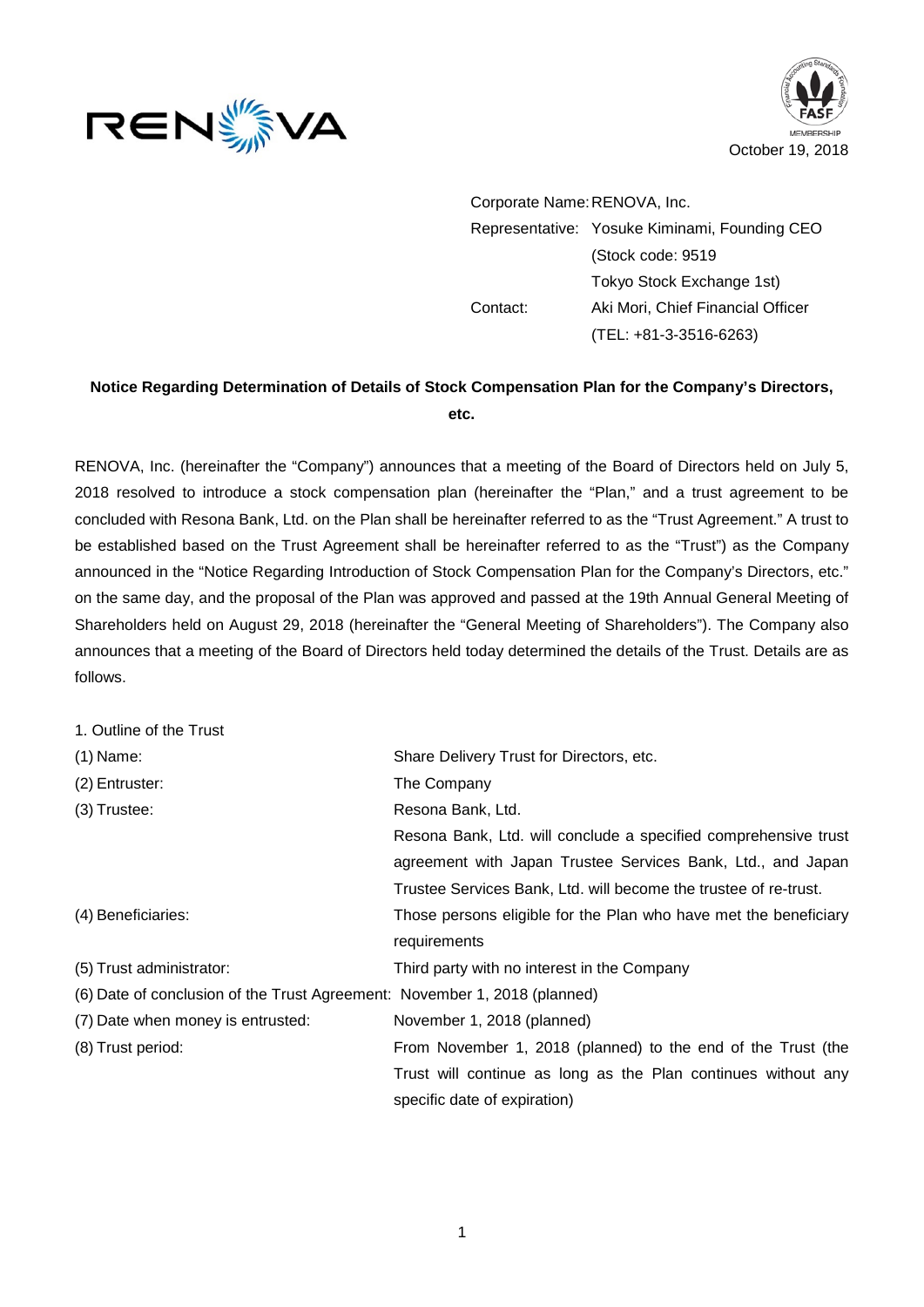- 2. Details of the purchase of the Company's shares in the Trust
- (1) Class of shares to be purchased: Common stock of the Company
- (2) Amount to be entrusted as funds to purchase shares: 513,000,000 yen
	-
- (3) Method of share purchase: Purchase from the market
- 
- 
- (4) Period for share purchase: November 1, 2018 (planned) to November 30, 2018 (planned)

## (Structure of the Plan)



- (1) The Company has obtained a resolution to approve the Directors' compensation in relation to the introduction of the Plan at its General Meeting of Shareholders.
- (2) The Company has established the Share Delivery Rules for the Delivery, etc. of the Company's shares at a meeting of the Board of Directors.
- (3) The Company will contribute money within the range approved by the General Meeting of Shareholders' in (1) above and establish a trust (the Trust) with the persons eligible for the Plan as the candidates for beneficiaries. The Company may contribute additional money within the range above.
- (4) The Trust will acquire the Company's shares from the stock market by using the money entrusted under (3) above in accordance with instructions from the trust administrator.
- (5) Dividends will also be paid for the Company's shares in the Trust in the same manner as for the Company's other shares.
- (6) Voting rights of the Company's shares in the Trust will not be exercised across the board during the trust period.
- (7) During the trust period, points will be granted to the Directors (excluding the External Directors) and the Executive Officers every fiscal year in accordance with their ranks and the level of achievement of the performance targets in accordance with the Share Delivery Rules in (2) above,